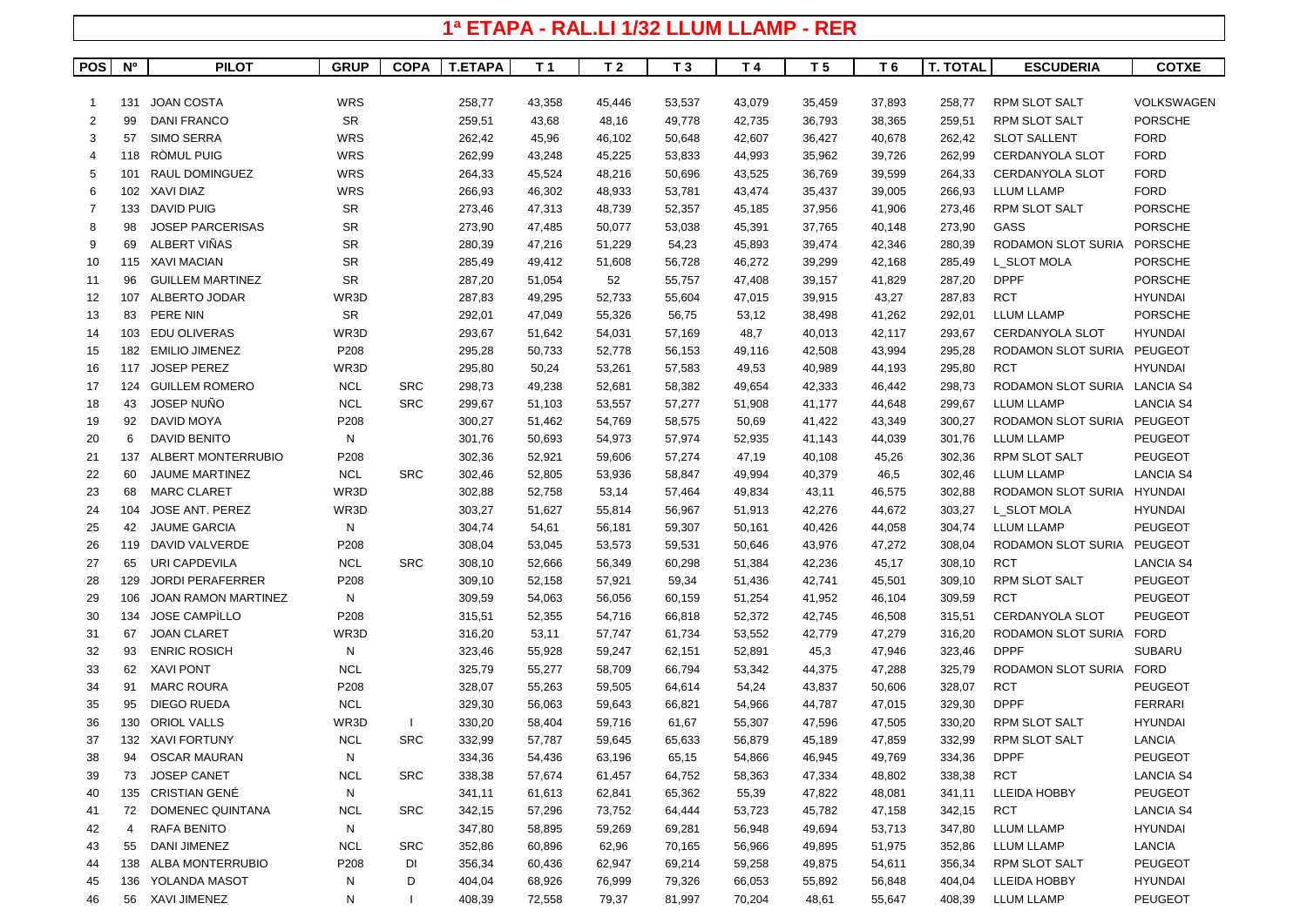## **2ª ETAPA - RAL.LI 1/32 LLUM LLAMP - RER**

| <b>POS</b> | <b>N°</b> | <b>PILOT</b>               | <b>GRUP</b> | <b>COPA</b> | <b>T.ETAPA</b> | T 1    | T <sub>2</sub> | T <sub>3</sub> | T 4    | T <sub>5</sub> | T <sub>6</sub> | <b>T. TOTAL</b> | <b>ESCUDERIA</b>             | <b>COTXE</b>      |
|------------|-----------|----------------------------|-------------|-------------|----------------|--------|----------------|----------------|--------|----------------|----------------|-----------------|------------------------------|-------------------|
|            |           |                            |             |             |                |        |                |                |        |                |                |                 |                              |                   |
|            | 131       | <b>JOAN COSTA</b>          | <b>WRS</b>  |             | 256,206        | 42,023 | 48,546         | 50,032         | 43,363 | 35,348         | 36,894         | 514,978         | <b>RPM SLOT SALT</b>         | <b>VOLKSWAGEN</b> |
| 2          | 118       | RÒMUL PUIG                 | WRS         |             | 254,813        | 46,13  | 44,23          | 49,448         | 42,136 | 35,424         | 37,445         | 517,800         | <b>CERDANYOLA SLOT</b>       | <b>FORD</b>       |
| 3          | 99        | <b>DANI FRANCO</b>         | <b>SR</b>   |             | 258,403        | 43,544 | 47,108         | 49,624         | 43,253 | 35,834         | 39,04          | 517,914         | <b>RPM SLOT SALT</b>         | <b>PORSCHE</b>    |
| 4          | 57        | <b>SIMO SERRA</b>          | WRS         |             | 256,229        | 43,118 | 45,546         | 48,832         | 42,206 | 37,782         | 38,745         | 518,651         | <b>SLOT SALLENT</b>          | <b>FORD</b>       |
| 5          | 101       | RAUL DOMINGUEZ             | WRS         |             | 258,622        | 43,727 | 47,594         | 51,455         | 42,421 | 35,246         | 38,179         | 522,951         | <b>CERDANYOLA SLOT</b>       | <b>FORD</b>       |
| 6          | 102       | XAVI DIAZ                  | <b>WRS</b>  |             | 260,155        | 45,615 | 45,369         | 53,999         | 42,692 | 34,495         | 37,985         | 527,087         | <b>LLUM LLAMP</b>            | <b>FORD</b>       |
| 7          | 98        | <b>JOSEP PARCERISAS</b>    | <b>SR</b>   |             | 271,188        | 46,766 | 48,328         | 52,969         | 44,849 | 38,352         | 39,924         | 545,092         | GASS                         | <b>PORSCHE</b>    |
| 8          | 133       | <b>DAVID PUIG</b>          | <b>SR</b>   |             | 272,681        | 45,6   | 49,355         | 51,815         | 45,636 | 39,519         | 40,756         | 546,137         | <b>RPM SLOT SALT</b>         | <b>PORSCHE</b>    |
| 9          | 69        | ALBERT VIÑAS               | <b>SR</b>   |             | 275,093        | 45,874 | 50,09          | 53,911         | 45,97  | 38,35          | 40,898         | 555,481         | <b>RODAMON SLOT SURIA</b>    | <b>PORSCHE</b>    |
| 10         | 96        | <b>GUILLEM MARTINEZ</b>    | <b>SR</b>   |             | 274,728        | 46,809 | 49,759         | 54,167         | 45,909 | 37,669         | 40,415         | 561,933         | <b>DPPF</b>                  | <b>PORSCHE</b>    |
| 11         |           | 115 XAVI MACIAN            | <b>SR</b>   |             | 277,468        | 46,288 | 50,373         | 55,132         | 46,208 | 38,006         | 41,461         | 562,955         | L_SLOT MOLA                  | <b>PORSCHE</b>    |
| 12         | 83        | PERE NIN                   | <b>SR</b>   |             | 271,952        | 45,113 | 50,086         | 54,416         | 44,88  | 37,044         | 40,413         | 563,957         | <b>LLUM LLAMP</b>            | <b>PORSCHE</b>    |
| 13         | 107       | ALBERTO JODAR              | WR3D        |             | 290,916        | 49,164 | 51,583         | 55,143         | 48,831 | 41,385         | 44,81          | 578,748         | <b>RCT</b>                   | <b>HYUNDAI</b>    |
| 14         | 182       | <b>EMILIO JIMENEZ</b>      | P208        |             | 285,126        | 48,459 | 51,632         | 54,89          | 47,141 | 40,136         | 42,868         | 580,408         | RODAMON SLOT SURIA PEUGEOT   |                   |
| 15         | 103       | <b>EDU OLIVERAS</b>        | WR3D        |             | 294,156        | 49,21  | 54,28          | 56,183         | 49,796 | 41,354         | 43,333         | 587,828         | <b>CERDANYOLA SLOT</b>       | <b>HYUNDAI</b>    |
| 16         | 124       | <b>GUILLEM ROMERO</b>      | <b>NCL</b>  | <b>SRC</b>  | 290,312        | 49,102 | 51,93          | 56,945         | 48,727 | 40,271         | 43,337         | 589,042         | RODAMON SLOT SURIA LANCIA S4 |                   |
| 17         | 92        | DAVID MOYA                 | P208        |             | 288,877        | 48,033 | 51,416         | 56,726         | 48,64  | 41,53          | 42,532         | 589,144         | RODAMON SLOT SURIA PEUGEOT   |                   |
| 18         | 137       | ALBERT MONTERRUBIO         | P208        |             | 291,236        | 50,352 | 52,267         | 57,119         | 47,734 | 41,097         | 42,667         | 593,595         | <b>RPM SLOT SALT</b>         | <b>PEUGEOT</b>    |
| 19         | 68        | <b>MARC CLARET</b>         | WR3D        |             | 292,127        | 51,551 | 51,341         | 55,113         | 52,226 | 39,748         | 42,148         | 595,008         | RODAMON SLOT SURIA           | HYUNDAI           |
| 20         | 43        | JOSEP NUÑO                 | <b>NCL</b>  | <b>SRC</b>  | 297,296        | 50,006 | 53,018         | 57,937         | 51,077 | 40,856         | 44,402         | 596,966         | <b>LLUM LLAMP</b>            | <b>LANCIA S4</b>  |
| 21         | 60        | <b>JAUME MARTINEZ</b>      | <b>NCL</b>  | <b>SRC</b>  | 296,544        | 49,834 | 53,567         | 57,648         | 49,654 | 41,833         | 44,008         | 599,005         | <b>LLUM LLAMP</b>            | <b>LANCIA S4</b>  |
| 22         | 104       | <b>JOSE ANT. PEREZ</b>     | WR3D        |             | 300,616        | 51,531 | 53,239         | 56,817         | 51,54  | 40,344         | 47,145         | 603,885         | L_SLOT MOLA                  | <b>HYUNDAI</b>    |
| 23         | 117       | <b>JOSEP PEREZ</b>         | WR3D        |             | 308,363        | 56,046 | 56,039         | 58,707         | 49,654 | 39,593         | 48,324         | 604,159         | <b>RCT</b>                   | <b>HYUNDAI</b>    |
| 24         | 6         | <b>DAVID BENITO</b>        | N           |             | 304,019        | 54,194 | 55,7           | 57,192         | 49,748 | 40,707         | 46,478         | 605,776         | <b>LLUM LLAMP</b>            | <b>PEUGEOT</b>    |
| 25         | 42        | <b>JAUME GARCIA</b>        | N           |             | 301,384        | 54,841 | 53,212         | 59,057         | 48,378 | 42,223         | 43,673         | 606,127         | <b>LLUM LLAMP</b>            | <b>PEUGEOT</b>    |
| 26         | 119       | DAVID VALVERDE             | P208        |             | 301,074        | 52,111 | 56,448         | 57,658         | 49,162 | 41,421         | 44,274         | 609,117         | RODAMON SLOT SURIA PEUGEOT   |                   |
| 27         | 65        | URI CAPDEVILA              | <b>NCL</b>  | <b>SRC</b>  | 304,402        | 50,416 | 54,327         | 60,641         | 50,979 | 41,78          | 46,259         | 612,505         | <b>RCT</b>                   | <b>LANCIA S4</b>  |
| 28         | 106       | <b>JOAN RAMON MARTINEZ</b> | ${\sf N}$   |             | 304,312        | 53,959 | 54,739         | 60,629         | 49,833 | 41,84          | 43,312         | 613,900         | <b>RCT</b>                   | <b>PEUGEOT</b>    |
| 29         | 129       | <b>JORDI PERAFERRER</b>    | P208        |             | 308,290        | 50,13  | 58,475         | 61,306         | 50,039 | 43,746         | 44,594         | 617,387         | <b>RPM SLOT SALT</b>         | <b>PEUGEOT</b>    |
| 30         | 134       | <b>JOSE CAMPILLO</b>       | P208        |             | 308,596        | 49,954 | 56,477         | 59,717         | 50,883 | 43,786         | 47,779         | 624,110         | <b>CERDANYOLA SLOT</b>       | <b>PEUGEOT</b>    |
| 31         | 67        | <b>JOAN CLARET</b>         | WR3D        |             | 311,465        | 52,666 | 57,186         | 62,5           | 51,6   | 42,536         | 44,977         | 627,666         | RODAMON SLOT SURIA FORD      |                   |
| 32         | 93        | <b>ENRIC ROSICH</b>        | N           |             | 318,891        | 55,578 | 56,653         | 62,293         | 53,3   | 44,427         | 46,64          | 642,354         | <b>DPPF</b>                  | <b>SUBARU</b>     |
| 33         | 130       | <b>ORIOL VALLS</b>         | WR3D        |             | 313,686        | 52,665 | 59,363         | 60,716         | 51,339 | 43,626         | 45,977         | 643,884         | <b>RPM SLOT SALT</b>         | <b>HYUNDAI</b>    |
| 34         | 62        | <b>XAVI PONT</b>           | <b>NCL</b>  |             | 320,458        | 54,202 | 57,516         | 64,144         | 53,941 | 44,216         | 46,439         | 646,243         | RODAMON SLOT SURIA FORD      |                   |
| 35         | 91        | <b>MARC ROURA</b>          | P208        |             | 330,204        | 57,196 | 60,159         | 66,119         | 55,897 | 43,621         | 47,212         | 658,269         | <b>RCT</b>                   | <b>PEUGEOT</b>    |
| 36         | 95        | <b>DIEGO RUEDA</b>         | <b>NCL</b>  |             | 333,012        | 56,591 | 59,469         | 67,002         | 58,108 | 44,585         | 47,257         | 662,307         | <b>DPPF</b>                  | <b>FERRARI</b>    |
| 37         | 72        | DOMENEC QUINTANA           | <b>NCL</b>  | <b>SRC</b>  | 325,272        | 56,048 | 58,714         | 63,202         | 52,289 | 43,628         | 51,391         | 667,427         | <b>RCT</b>                   | <b>LANCIA S4</b>  |
| 38         |           | 132 XAVI FORTUNY           | <b>NCL</b>  | <b>SRC</b>  | 336,940        | 56,035 | 68,352         | 65,267         | 54,828 | 44,436         | 48,022         | 669,932         | RPM SLOT SALT                | <b>LANCIA</b>     |
| 39         |           | 94 OSCAR MAURAN            | N           |             | 336,334        | 60,062 | 63,122         | 63,322         | 56,029 | 45,324         | 48,475         | 670,696         | <b>DPPF</b>                  | <b>PEUGEOT</b>    |
| 40         | 73        | <b>JOSEP CANET</b>         | <b>NCL</b>  | <b>SRC</b>  | 334,996        | 55,664 | 62,398         | 65,838         | 56,74  | 45,354         | 49,002         | 673,378         | RCT                          | <b>LANCIA S4</b>  |
| 41         |           | 135 CRISTIAN GENÉ          | N           |             | 332,842        | 57,601 | 59,251         | 67,832         | 55,173 | 45,435         | 47,55          | 673,951         | LLEIDA HOBBY                 | <b>PEUGEOT</b>    |
| 42         | 55        | DANI JIMENEZ               | <b>NCL</b>  | <b>SRC</b>  | 343,309        | 57,486 | 63,147         | 67,356         | 61,277 | 45,012         | 49,031         | 696,166         | <b>LLUM LLAMP</b>            | LANCIA            |
| 43         |           | 138 ALBA MONTERRUBIO       | P208        | DI          | 350,871        | 58,806 | 63,279         | 66,536         | 60,496 | 48,39          | 53,364         | 707,212         | <b>RPM SLOT SALT</b>         | <b>PEUGEOT</b>    |
| 44         | 4         | RAFA BENITO                | N           |             | 370,979        | 66,736 | 68,227         | 72,817         | 59,911 | 53,885         | 49,403         | 718,779         | <b>LLUM LLAMP</b>            | HYUNDAI           |
| 45         | 56        | <b>XAVI JIMENEZ</b>        | N           |             | 414,053        | 64,236 | 72,905         | 76,983         | 79,677 | 58,195         | 62,057         | 822,439         | <b>LLUM LLAMP</b>            | <b>PEUGEOT</b>    |
| 46         |           | 136 YOLANDA MASOT          | N           | D           | 431,323        | 70,844 | 87,609         | 85,879         | 67,876 | 58,652         | 60,463         | 835,367         | <b>LLEIDA HOBBY</b>          | <b>HYUNDAI</b>    |